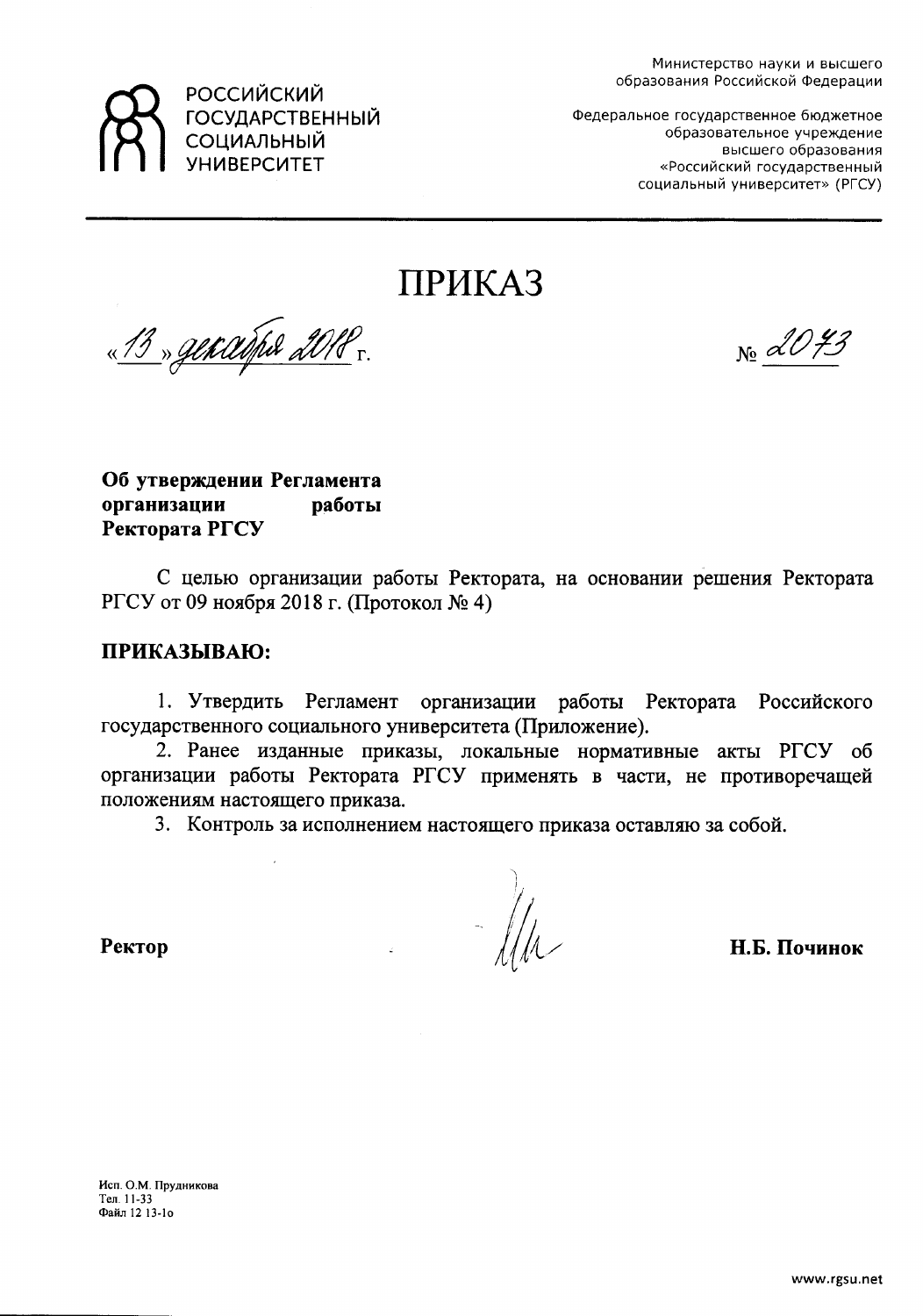Приложение к приказу от «В *«Дереворя 2018 г.* 

# Регламент организации работы Ректората Российского государственного социального университета

Регламент организации работы Ректората Российского государственного социального университета (далее - «Регламент», «Университет», «РГСУ») разработан в соответствии с Федеральным законом Российской Федерации от 29 декабря 2012 г. № 273-ФЗ «Об образовании в Российской Федерации», Уставом федерального государственного бюджетного образовательного учреждения высшего образования «Российский государственный социальный университет», приказами РГСУ и распоряжениями ректора Университета.

### 1. Общие положения

1.1. Целью настоящего Регламента является определение порядка и правил подготовки, организации и проведения заседаний Ректората РГСУ (далее -«Заседания», «Ректорат»).

1.2. Правовой статус, состав, полномочия и основные направления деятельности Ректората определяются Положением о Ректорате.

1.3. Настоящий Регламент и изменения к нему утверждаются приказом РГСУ.

### 2. Планирование работы и заседаний Ректората РГСУ

2.1. Ректорат планирует свою деятельность, проведение заседаний и других мероприятий в рамках своей компетенции.

2.2. План заседаний утверждается на календарный год. План заседаний включает в себя перечень основных вопросов, подлежащих рассмотрению на заседаниях, с указанием по каждому вопросу даты его рассмотрения и лиц, ответственных за подготовку вопроса.

2.3. План заседаний на очередной период формирует секретарь Ректората, назначенный председателем и утвержденный приказом РГСУ.

2.4. Решение о внесении изменений в утвержденный план в части содержания вопроса и срока его рассмотрения принимается председателем Ректората на основании служебной записки должностного лица, инициировавшего рассмотрение вопроса (далее - «Инициатор»), с обязательным согласованием проректора, в обязанности которого входит координация рассматриваемого вопроса.

2.5. Вопросы, не предусмотренные планом заседаний, включаются в проект повестки дня очередного заседания по решению председателя Ректората на основании служебной записки Инициатора, согласованной с соответствующими структурными подразделениями РГСУ, а также проректором, в обязанности которого входит координация рассматриваемого вопроса.

2.6. Вопросы оперативного характера могут быть включены в повестку дня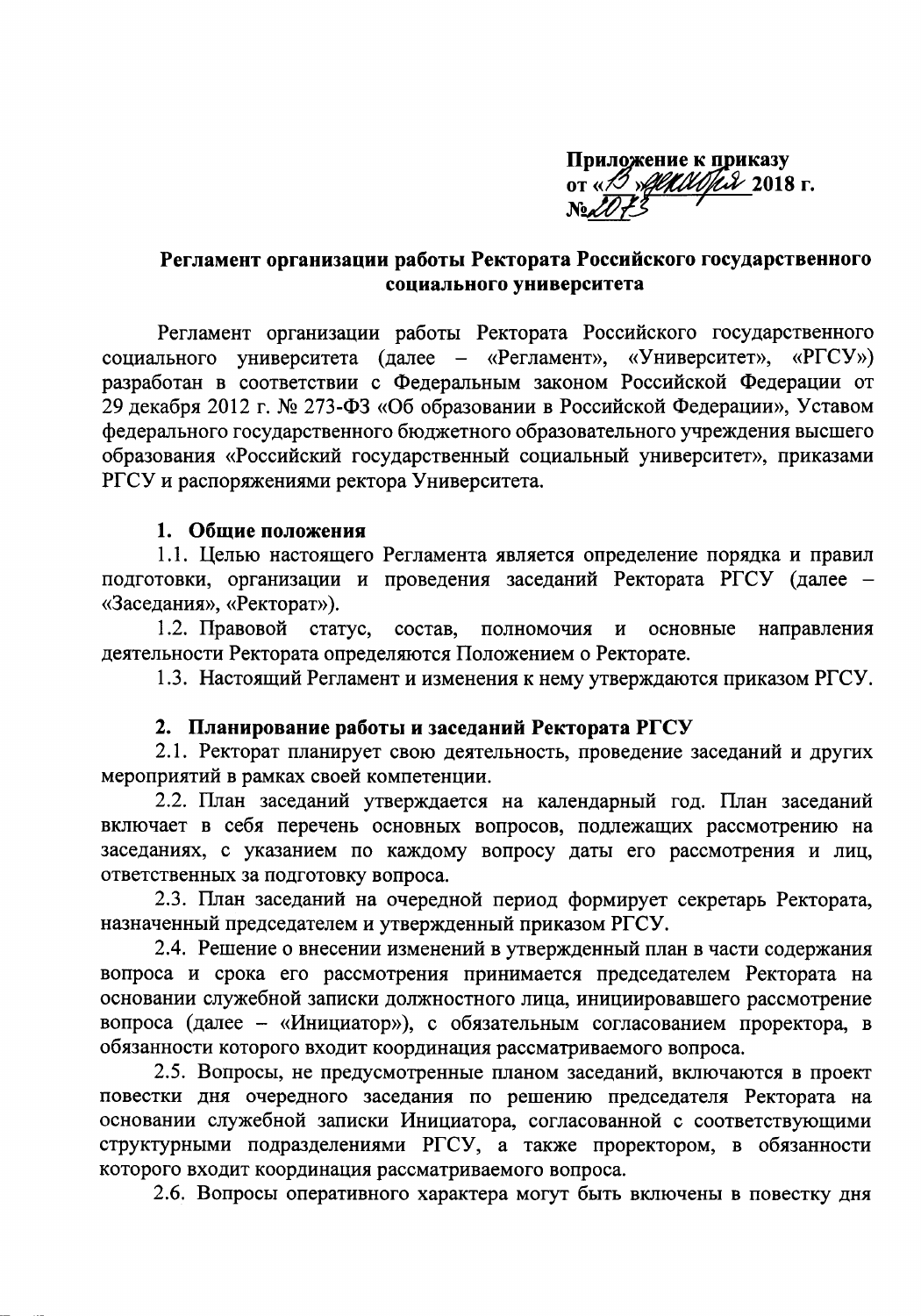для рассмотрения в день заседания по решению председателя Ректората.

2.7. Заседания могут быть плановыми и внеочередными. Внеочередные заседания проводятся по собственному решению председателя Ректората. Инициатором внеочередного заседания может выступать сам ректор, проректор либо начальник структурного подразделения по служебной записке с визой проректора, в обязанности которого входит координация рассматриваемого вопроса.

2.8. В случае необходимости председателем Ректората может быть принято решение о переносе даты и времени начала заседания.

2.9. Информация о проведении, а также переносе или отмене заседаний размещается в календаре корпоративной почты секретарем Ректората.

2.10. Заседания проводятся в очной форме (участники лично присутствуют на Заседании).

По решению председателя Ректората участники Заседаний могут принять участие в заочном заседании в режиме аудиоконференцсвязи, видеоконференцсвязи, телефонной связи, скайп-звонка.

2.11. Принятие решений Ректората может быть опросным (без очного участия членов Ректората) в случае, если по вопросам, требующим решения, отсутствуют замечания и разногласия у проректоров и согласующих структурных подразделений Университета. Датой принятия опросного решения является дата подписания председателем протокола Заседания.

### 3. Подготовка документов к заседанию

3.1. Проект повестки дня Заседания формируется секретарем Ректората не позднее чем за 2 рабочих дня до проведения Заседания в соответствии с утвержденным планом Заседаний, с учетом предложений ректора РГСУ и на основании служебных записок проректоров и руководителей структурных курирующего проректора, и подается на утверждение председателю Ректората.

3.2. Повестка дня Заседания утверждается председателем Ректората или, в случае его отсутствия, заместителем.

3.3. Инициаторы подготавливают пояснительные записки (Приложение № 1) и проекты решений (Приложение № 2) для рассмотрения на Заседаниях. Пояснительная записка в обязательном порядке согласовывается с проректорами РГСУ и иными структурными подразделениями, координирующими вопрос, входящий в повестку заседания. Вместе с пояснительной запиской могут быть представлены дополнительные материалы (при необходимости).

инициирующие рассмотрение Заседаний, вопроса 3.4. Участники  $\mathbf{M}$ являющиеся докладчиками, несут персональную ответственность за полноту, качество и своевременность предоставления материалов для рассмотрения их на Заседаниях. Докладчики должны быть подготовлены к представлению вопросов, выносимых на Заседание.

3.5. Секретарь Ректората осуществляет сбор согласованных пояснительных записок и проектов решений.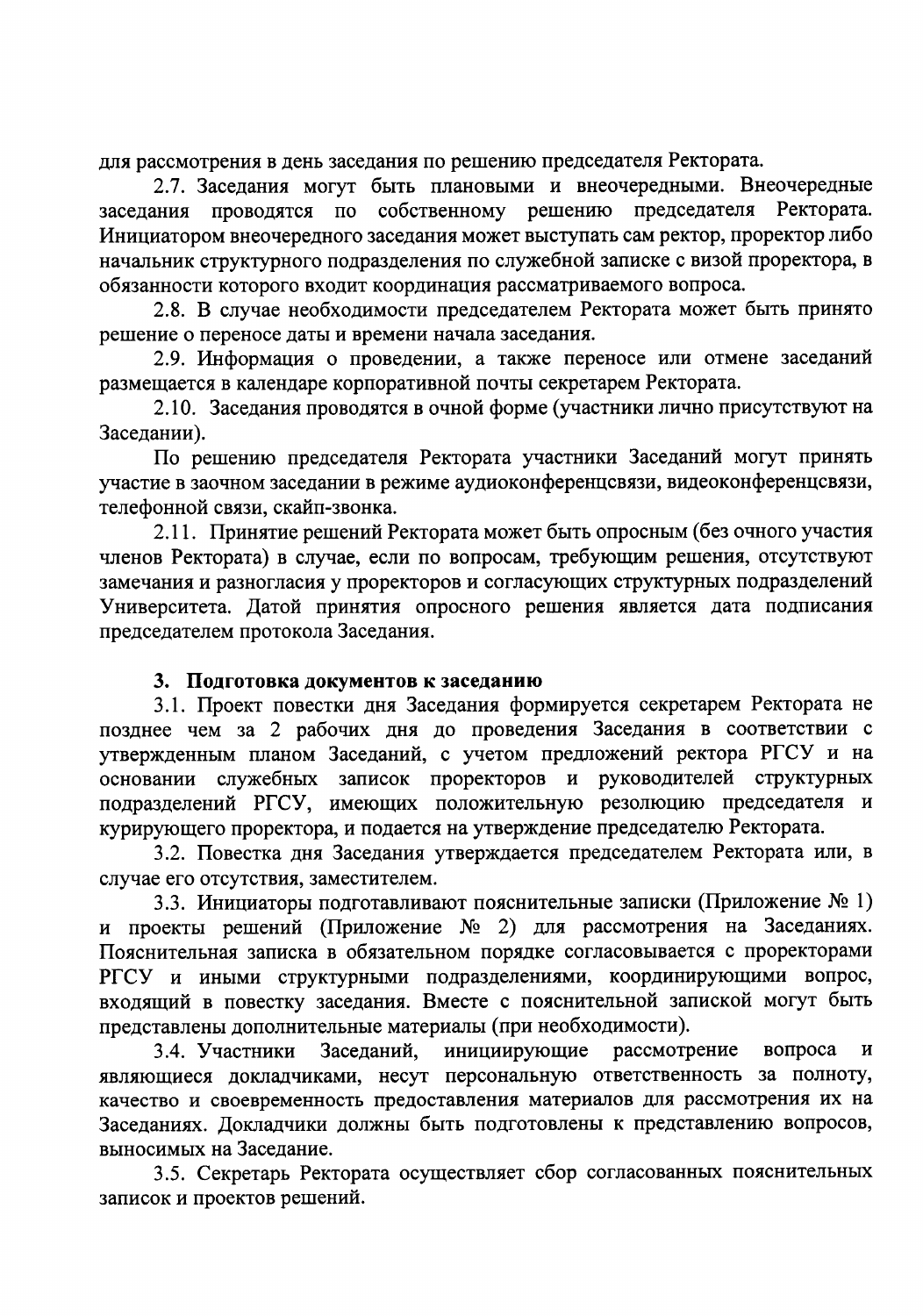3.6. Утвержденная председателем повестка дня Заседания, пояснительные записки и проекты решений по вопросам повестки дня рассылаются секретарем Ректората участникам Заседания в корпоративном календаре РГСУ не позднее чем за 1 день до даты заседания.

3.7. В случае проведения внеочередного Заседания повестка дня рассылается участникам по мере готовности.

3.8. В случае принятия решения опросным путем, Инициатор готовит материалы в соответствии с пп. 3.3 настоящего Регламента.

3.9. Требования к материалам и их оформлению для рассмотрения Ректората приведены в Приложениях к настоящему Регламенту.

не соответствующие требованиям.  $\mathbf{K}$ рассмотрению Материалы, He принимаются.

## 4. Лица, участвующие в Заседаниях

4.1. Состав участников Заседания формируется в соответствии с Положением о Ректорате.

4.2. С докладами на Заседаниях по вопросам повестки дня выступают члены Ректората, иные приглашенные лица.

4.3. Присутствие на Заседаниях членов Ректората является обязательным. В случае отсутствия возможности участия, член Ректората должен обеспечить присутствие на Заседании замещающего лица, утвержденного приказом РГСУ.

4.4. На Заседании по решению председателя могут приглашаться в качестве докладчиков по вопросам повестки дня, а также для участия в обсуждении или для выступления в качестве эксперта лица, не являющиеся членами Ректората.

4.5. Приглашение докладчиков, экспертов или иных лиц, не являющихся ответственный подготовку вопроса. Ректората. осуществляет  $3a$ членами включенного в повестку дня Заседания. Список лиц, приглашаемых на Заседание, должен быть согласован с председателем и доведен до сведения Секретаря Ректората не позднее 1 дня до даты проведения заседания.

# 5. Проведение Заседаний Ректората

заседаниях Ректората 5.1. Ha время для докладов устанавливается председателем, как правило, в пределах до 7 минут, для содокладов до 5 минут, для выступлений в прениях - до 3 минут.

5.2. Заседание считается правомочным, если на нем присутствуют не менее половины членов Ректората.

5.3. На Заседаниях председатель формулирует решение с указанием срока исполнения решения и лиц, ответственных за исполнение решения.

5.4. На основании предложений участников Заседания по решению председателя может быть проведено голосование. В этом случае решение принимается большинством голосов присутствующих на Заседании членов. При равенстве голосов решающим является голос председательствующего на Заседании. Изменение формулировки решения после голосования не допускается.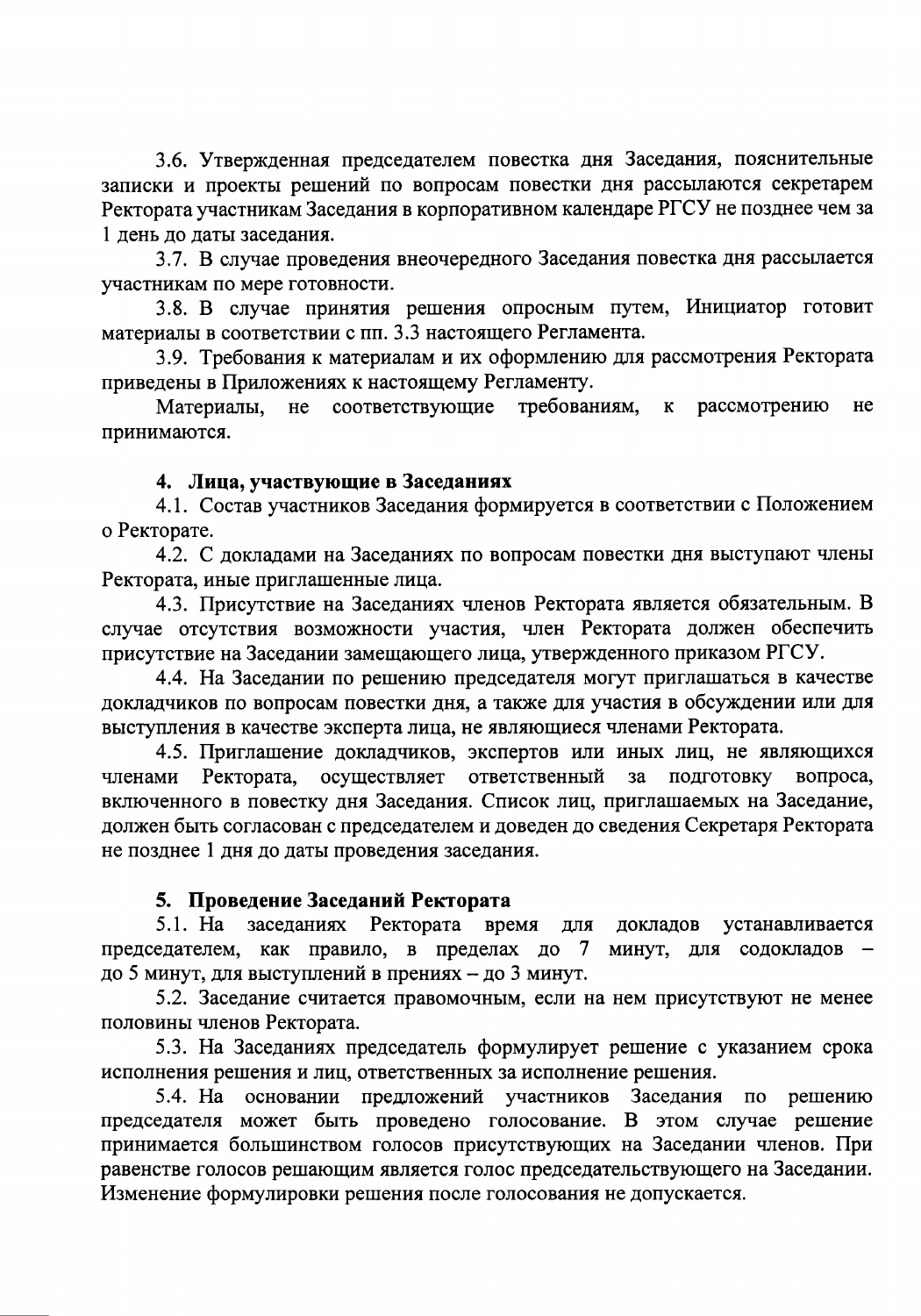5.5. Голосование может быть открытым и тайным. По форме открытое голосование может быть реализовано способом, при котором участник голосования открыто выражает свою волю поднятием руки либо «ЗА», либо «ПРОТИВ».

В отдельных случаях голосование может быть заочным. Заочное голосование может быть по форме осуществлено передачей решения члена Ректората в письменном виде - листе голосования (Приложение № 3), подписанном собственноручно членом Ректората, по электронной почте (сканированное решение члена Ректората, с последующей передачей оригинала решения секретарю Ректората), так и устно посредством участия в Заседании в дистанционной форме.

5.6. При проведении закрытых Заседаний (закрытого обсуждения отдельных вопросов) подготовка материалов, оформление протоколов и принимаемых решений осуществляется в соответствии с установленными настоящим Регламентом правилами для открытого заседания.

5.7. Если по вопросу повестки дня решение не было принято, вопрос направляется на доработку, и его рассмотрение переносится на одно из следующих Заседаний. Ответственность за своевременность доработки вопроса и представление необходимых материалов на очередное Заседание лежит на лице, ответственном за подготовку вопроса.

5.8. Вопросы, принятие решений по которым выходит за пределы полномочий Ректората, могут быть рассмотрены на Заседании, после чего дается поручение лицу, ответственному за подготовку данного вопроса, о вынесении вопроса на заседание Ученого совета РГСУ.

5.9. Рассмотрение вопросов должно вестись, исходя из необходимости максимально эффективного достижения целей рассмотрения данных вопросов. Высказывания, осуществляемые участниками Заседания, не должны быть избыточными, непродуктивными и не относящимися к целям обсуждения.

5.10. Вопросы, задаваемые участниками Заседания, и замечания должны быть четко сформулированными, краткими, ясными, относиться только к обсуждаемому предмету.

суждений рассматриваемым вопросам  $5.11.$  При формировании  $\overline{10}$ необходимо принимать во внимание степень проработки и обоснованности представленных материалов, отклоняя непродуманные и не подтвержденные фактическими данными проекты решений. Если в начале обсуждения выявляется недостаточная подготовленность рассматриваемого вопроса, данный вопрос может быть снят с обсуждения.

# 6. Оформление протоколов и выписок из них, решений заседаний Ректората

6.1. Решения, принятые на Заседаниях Ректората, оформляются протоколом, и вступают в силу с момента подписания председателем или, в случае его отсутствия, заместителем председателя.

6.2. По каждому решению назначается ответственный за его исполнение и указывается срок исполнения.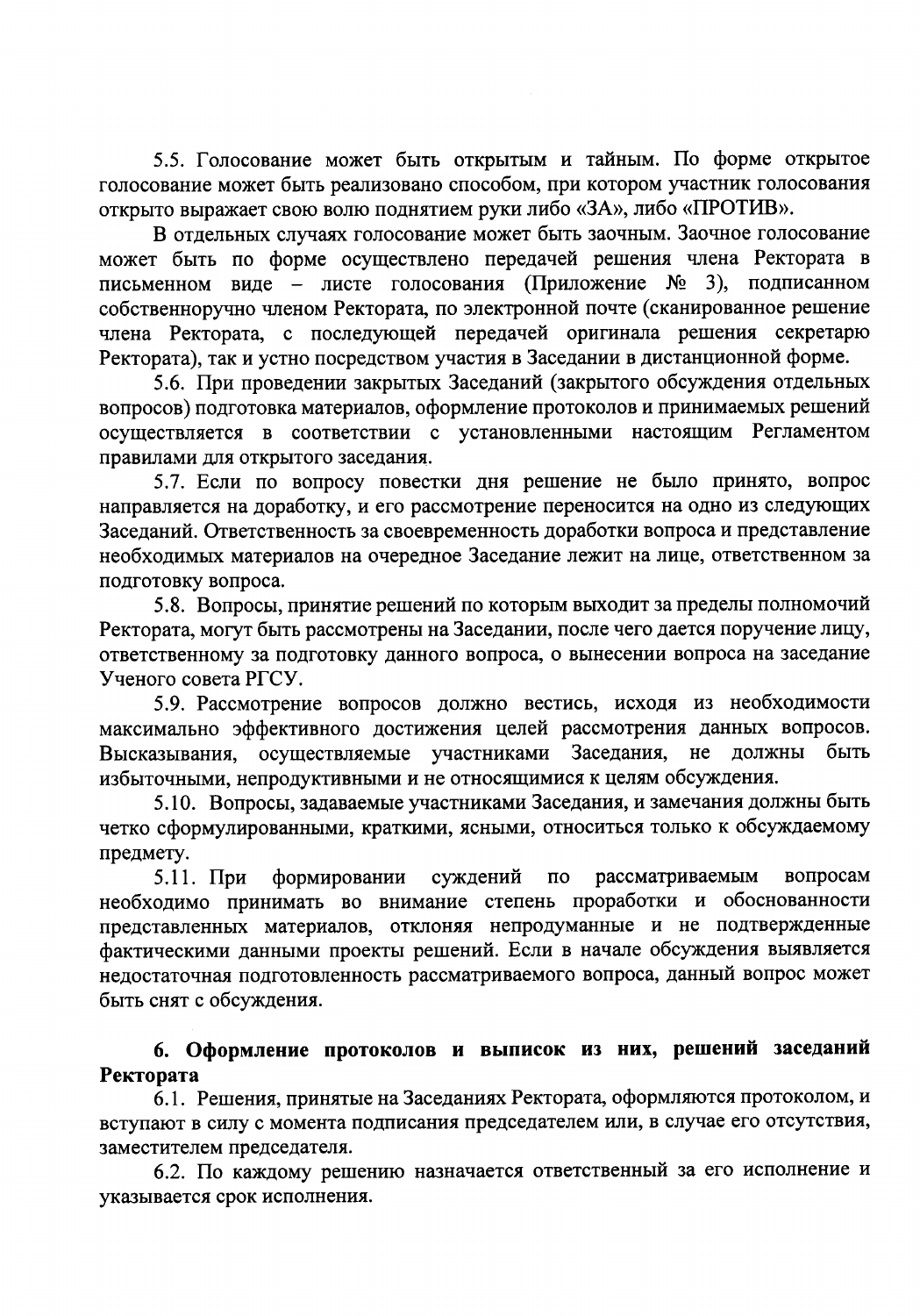6.3. Наиболее важные решения объявляются приказами РГСУ или распоряжениями ректора РГСУ.

6.4. Проект протокола Заседания Ректората оформляется секретарем Ректората в течение 2 рабочих дней после проведения очередного Заседания, и направляется на согласование проректорам РГСУ по направлениям деятельности, докладчикам по вопросам повестки дня Заседания, ответственным исполнителям решений по информационной системе «1С: Документооборот». Согласующие стороны рассматривают проект протокола Заседания в течение 1 рабочего дня. В случае несоблюдения сроков согласования проект протокола Заседания направляется председателю для утверждения без согласования.

6.5. Секретарь Ректората формирует окончательный вариант протокола Заседания с учетом замечаний согласующих сторон и предоставляет председателю на утверждение на бумажном носителе с приложенным листом согласования.

6.6. Подписанный и зарегистрированный протокол Заседания секретарь Ректората рассылает участникам Заседания, а также лицам, ответственным за исполнение поручений, в электронном виде посредством информационной системы 1С: «Документооборот».

### 7. Порядок исполнения поручений (решений) Ректората

7.1. Исполнение поручений (решений), содержащихся  $\, {\bf B}$ протоколах Заседаний (далее - «поручения»), осуществляется исполнителем, указанным в протоколе Заседания.

7.2. Доведение поручений до исполнителей осуществляет секретарь Ректората в информационной системе «1С: Документооборот» с указанием срока исполнения.

7.3. Если по объективным причинам исполнение поручения в установленный срок невозможно, исполнитель представляет секретарю Ректората предложения о продлении срока с указанием причин и планируемой даты исполнения.

7.4. Если поручение дано нескольким исполнителям, то исполнитель, указанный в поручении первым, является основным (главным) исполнителем поручения, несет ответственность за его исполнение и организует работу по качественному исполнению поручения. Соисполнители представляют главному исполнителю предложения, подписанные руководителем соответствующего структурного подразделения (его заместителем), в течение первой половины срока, отведенного на исполнение поручения. При необходимости исполнения поручения в короткие сроки главный исполнитель организует исполнение поручения в оперативном порядке, для чего создает рабочую группу и проводит рабочие совешания.

7.5. Если поручение не исполнено в установленный срок, исполнитель (главный исполнитель) поручения может запросить  $\overline{B}$ системе  $1C:$ «Документооборот» перенос срока с обязательным пояснением. В случае если срок не будет перенесен контролером сроков исполнения поручений, то в течение 3 дней после истечения срока, данного на исполнение поручения, исполнитель представляет курирующему проректору и председателю Ректората объяснение о состоянии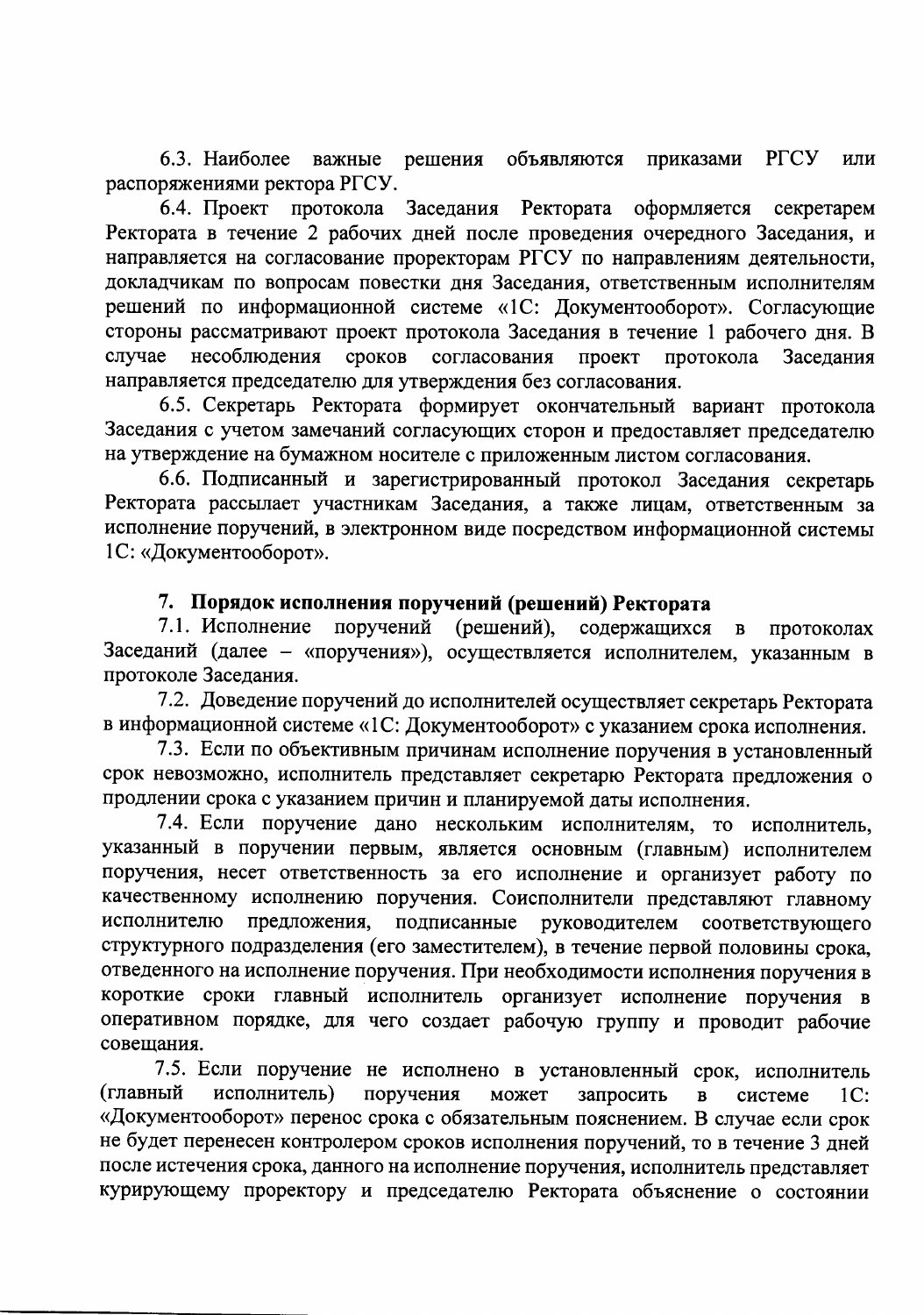исполнения поручения, причинах его неисполнения в установленный срок с указанием должностных лиц, на которых возложено исполнение поручения.

7.6. Контроль сроков исполнения поручений осуществляет секретарь Ректората.

### 8. Обязанности участников Заседаний

8.1. Обязанности председателя Заседания:

- согласование повестки дня и времени проведения Заседаний;

- изучение материалов по вопросам, выносимым на Заседания;

- проведение Заседания:

- участие в обсуждении рассматриваемых вопросов на Заседаниях;

- участие в голосовании по очным вопросам повестки дня Заседания;

- утверждение протокола Заседания;

- организация контроля исполнения поручений.

8.2. Обязанности секретаря Заседания или лица, назначенного Председателем:

 $-c6$ op **OT** инициаторов комплектов материалов, презентаций  $(np)$ необходимости), проектов решений по выносимым вопросам на Заседании, а также пояснительных записок, осуществление контроля за надлежащим оформлением представленных материалов;

- информирование инициаторов о том, какие из представленных материалов не соответствуют установленным требованиям и не могут быть включены в повестку дня Заседания;

- формирование  $\mathbf{M}$ согласование повестки дня Заседания  $\mathbf{c}$ председательствующим;

- формирование перечня дополнительных вопросов для возможного их включения в повестку дня Заседания с анализом готовности их к рассмотрению;

- ведение протокола Заседания, оформление, осуществление согласования, утверждение у председательствующего;

- доведение поручений до исполнителей.

8.3. Обязанности членов Заседаний:

- изучение материалов по вопросам, выносимым на Заседания;

- участие в Заседаниях;

- участие в обсуждении рассматриваемых вопросов на Заседаниях;

- участие в голосовании по очным вопросам повестки дня Заседания;

- изучение и согласование материалов по вопросам, размещенным для согласования в информационной системе «1С: Документооборот».

8.4. Обязанности Инициатора рассмотрения вопроса на Заседании:

- подготовка и согласование комплекта материалов для рассмотрения вопроса на Заседаниях и разработка проектов решений;

- подготовка презентаций вопроса (B случае необходимости), рассматриваемого на Заседании;

- направление согласованного комплекта материалов, презентации вопроса (при наличии) и своевременная передача секретарю Ректората;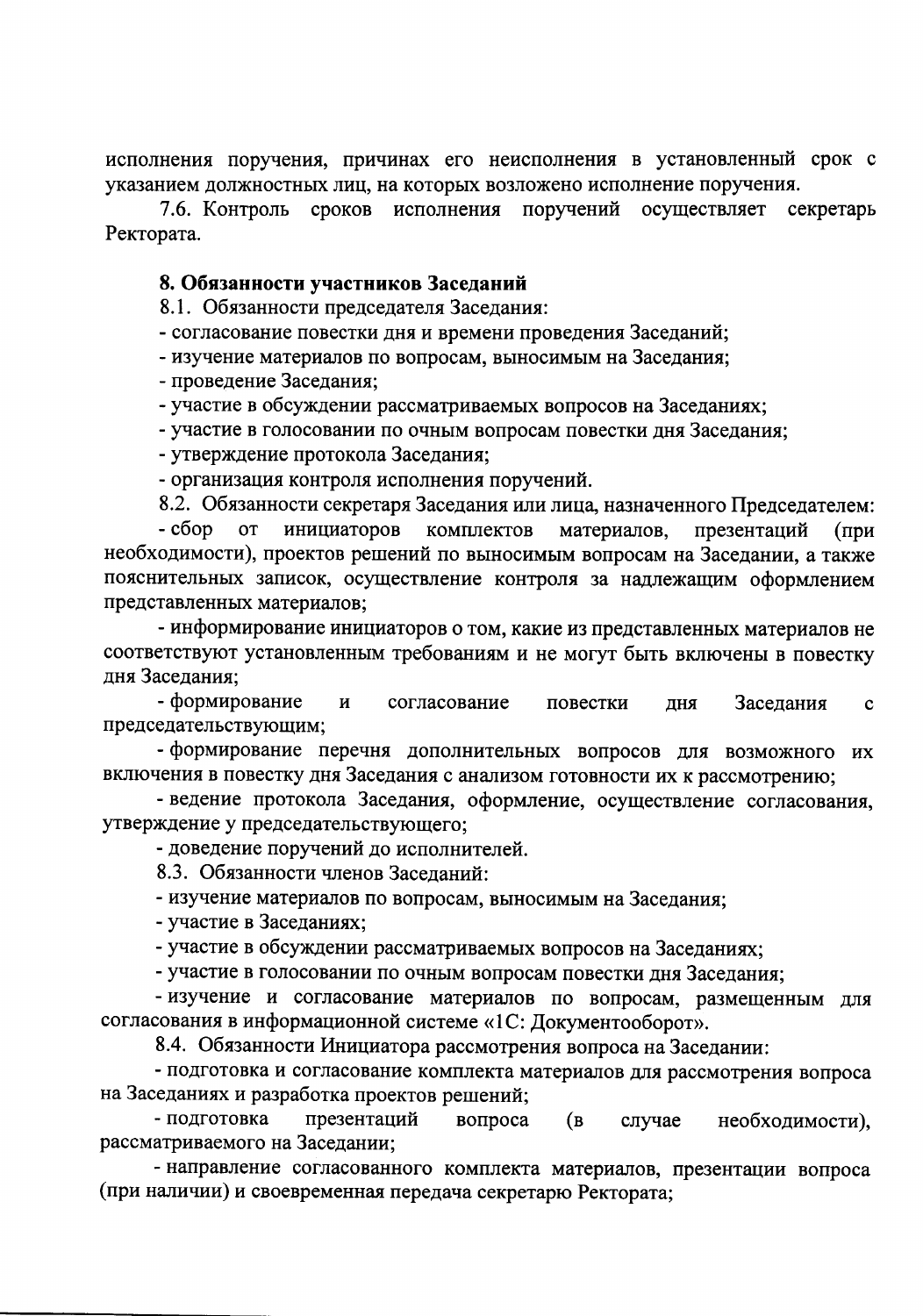- доклад по вопросу на Заседании с визуальной презентацией вопроса на Заседании (при необходимости);

- участие в обсуждении вопроса на Заседании.

8.5. Обязанности приглашенных работников РГСУ:

- изучение материалов по вопросам, выносимым на Заседания;

- предоставление необходимых материалов, экспертных заключений по вопросам повестки дня Заседания;

- участие в обсуждении вопроса повестки дня Заседания.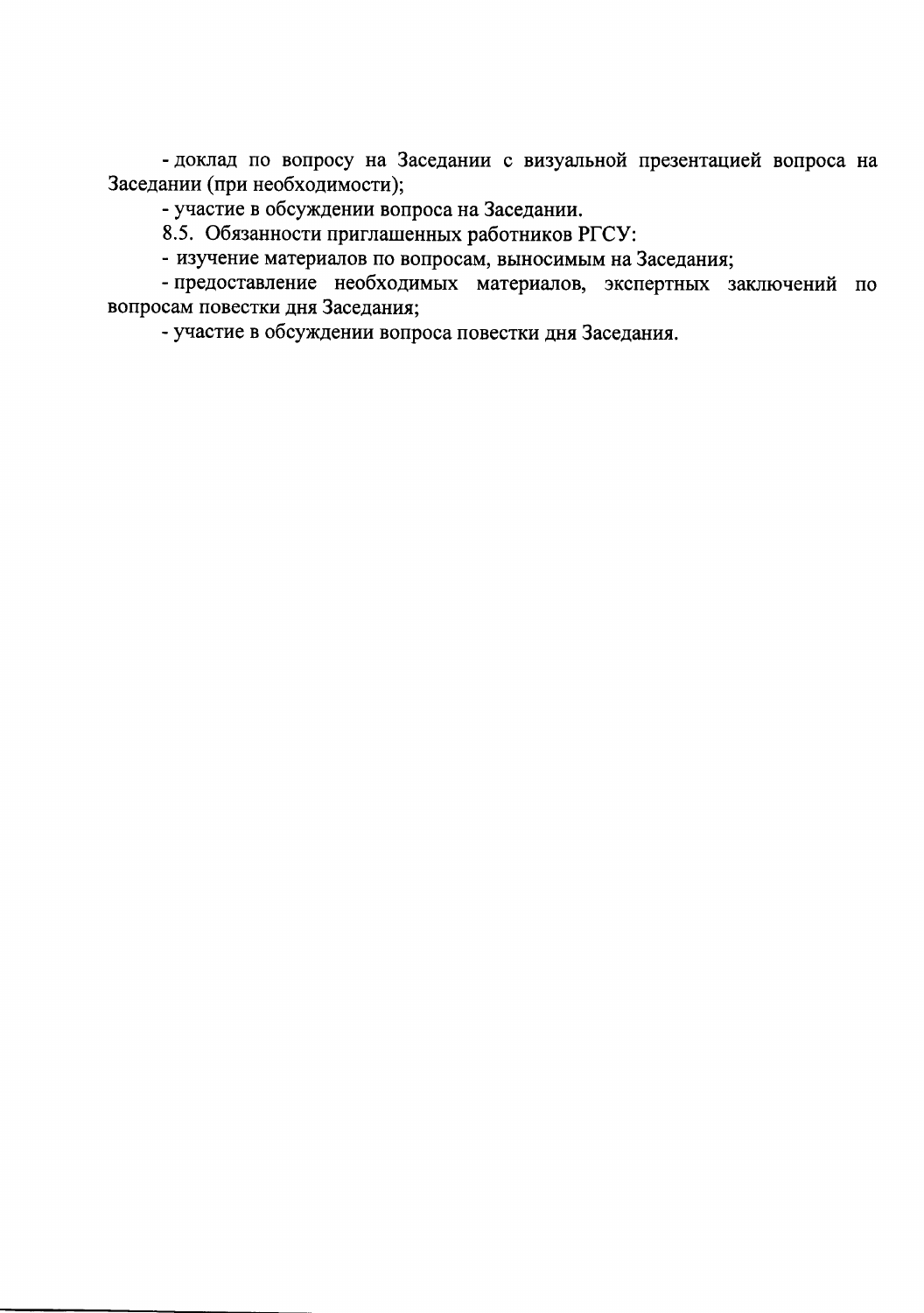Приложение № 1 к Регламенту работы Ректората РГСУ

для рассмотрения на заседании Ректората РГСУ Форма пояснительной записки к вопросу

| J<br>in and and and and a |
|---------------------------|
| <b>Titulier</b>           |
| i<br>I<br>Í               |
|                           |

| Bonpoc:                                                                                                                                                                                                                                                                                                 | Основания для рассмотрения:                                                                                                                                                                                                                           |
|---------------------------------------------------------------------------------------------------------------------------------------------------------------------------------------------------------------------------------------------------------------------------------------------------------|-------------------------------------------------------------------------------------------------------------------------------------------------------------------------------------------------------------------------------------------------------|
|                                                                                                                                                                                                                                                                                                         | $\ddot{\phantom{0}}$<br>j<br>$\ddot{\phantom{0}}$<br>$\frac{1}{2}$<br>$\frac{1}{2}$<br>$\ddot{\phantom{0}}$                                                                                                                                           |
|                                                                                                                                                                                                                                                                                                         | $\ddot{\phantom{0}}$<br>$\frac{1}{2}$<br>$\frac{1}{3}$<br>ł<br>ł<br>$\frac{1}{2}$<br>医水管中枢 医中枢性的 医中枢性的 医心脏的 医气管下的<br>$\frac{1}{2}$                                                                                                                    |
|                                                                                                                                                                                                                                                                                                         | Цель рассмотрения:                                                                                                                                                                                                                                    |
|                                                                                                                                                                                                                                                                                                         | $\ddot{\ddot{\cdot}}$<br>$\frac{1}{2}$<br>$\ddot{\phantom{a}}$<br>$\frac{1}{2}$<br>j<br>$\frac{1}{2}$<br>$\frac{1}{2}$<br>$\frac{1}{2}$<br>$\ddot{ }$                                                                                                 |
| грных подразделений/проректоров<br>Согласование руководителей структу                                                                                                                                                                                                                                   | the contract of the contract of the contract of the<br>$\ddot{\ddot{\ }}$<br>and the second company of the second<br>化对称 医内皮下的 医水杨酸 医水杨酸 医水杨酸盐 医阿尔特氏试验检胆汁 医阿尔特氏试验检胆汁<br>$\frac{1}{2}$<br>$\frac{1}{2}$<br>Î<br>$\ddot{\ddot{\cdot}}$<br>$\frac{1}{2}$ |
| Подразделение/проректор                                                                                                                                                                                                                                                                                 | 医单位交叉 医单位关节 医鼻骨关节 医异黄素 医单位不全体<br>人名维伦德 医牙齿变色 医胃炎 事件有关的 医水黄油 医水果 医异生素 医无生命 医马克里克氏反应 医血管胃 医异常的 医气管下流的 电人名<br>Комментарии                                                                                                                                |
| Первый проректор А.А. Солдатов                                                                                                                                                                                                                                                                          |                                                                                                                                                                                                                                                       |
| a componente de la componente de la componente de la componente de la componente de la componente de la componente de la componente de la componente de la componente de la componente de la componente de la componente de la<br>Проректор по финанкам и административной<br>деятельности О.Ю. Бахтина | Ожидаемый результат:                                                                                                                                                                                                                                  |
| Проректор по методической работе и инклюзивному<br>образованию А.А. Бикбулатова                                                                                                                                                                                                                         |                                                                                                                                                                                                                                                       |
| Проректор по научной работе А.Н. Малолетко                                                                                                                                                                                                                                                              | .<br>.<br>.<br>.<br>.<br>.<br>$\begin{array}{c} \begin{array}{c} \bullet \\ \bullet \\ \bullet \end{array} \end{array}$                                                                                                                               |
| .<br>Прорестор по дополнительному профессиональному<br>$\frac{1}{2}$<br>образованию А.В. Бесштанько                                                                                                                                                                                                     | í<br>医皮肤 医皮肤 医无子宫<br>ł<br>ł<br>$\frac{1}{2}$<br>and other company of the company of the company of the company of the company of<br>$\frac{1}{2}$<br>$\frac{1}{2}$<br>$\frac{1}{2}$<br>.                                                              |
| Проректор по воспитательной работе A.B. Некипелов                                                                                                                                                                                                                                                       | Ключевые риски                                                                                                                                                                                                                                        |
| Дополнительная информация:                                                                                                                                                                                                                                                                              |                                                                                                                                                                                                                                                       |
|                                                                                                                                                                                                                                                                                                         |                                                                                                                                                                                                                                                       |

 $\circ$ 

Ĵ

 $\frac{1}{2}$ 

 $\frac{1}{3}$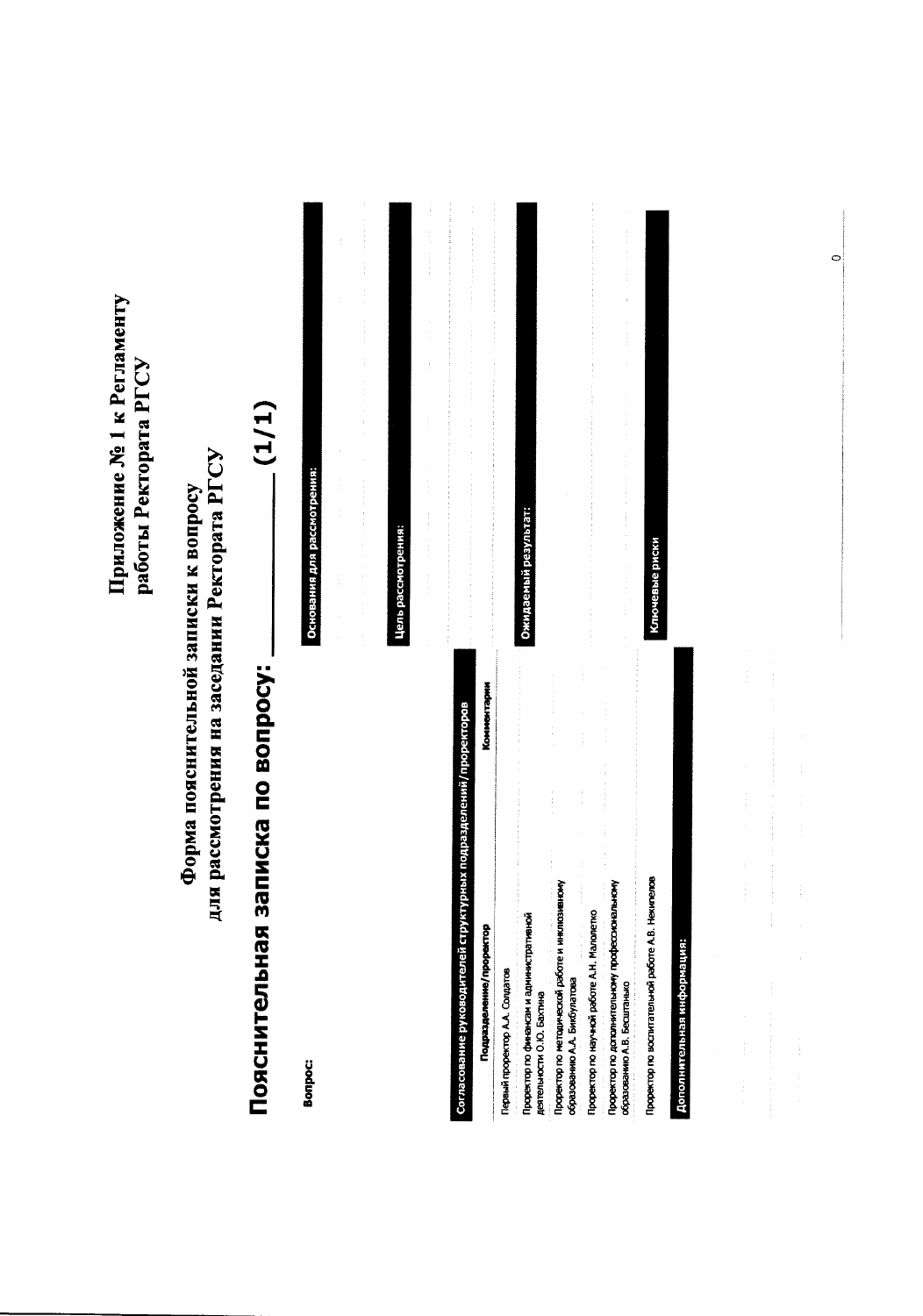# Пояснительная записка, продолжение (2/2)

|                | ответственному структурному подразделению/должностному лицу (указать ФИО, должность) |                    |           |                      |               |
|----------------|--------------------------------------------------------------------------------------|--------------------|-----------|----------------------|---------------|
|                |                                                                                      |                    |           |                      |               |
|                |                                                                                      |                    |           |                      |               |
|                |                                                                                      |                    |           |                      |               |
|                |                                                                                      |                    |           |                      |               |
|                |                                                                                      |                    |           |                      |               |
|                |                                                                                      |                    |           |                      |               |
|                |                                                                                      |                    |           |                      |               |
|                | Ī                                                                                    |                    |           |                      | $\frac{1}{2}$ |
|                |                                                                                      |                    |           |                      |               |
|                | (поручение)                                                                          |                    |           |                      |               |
|                |                                                                                      |                    |           |                      |               |
| Проектрешения: | $1.8$ cpox $p_0$                                                                     |                    |           |                      |               |
|                |                                                                                      | $\dot{\mathbf{r}}$ | $\vec{m}$ | $\ddot{\phantom{0}}$ |               |

 $\overline{\phantom{0}}$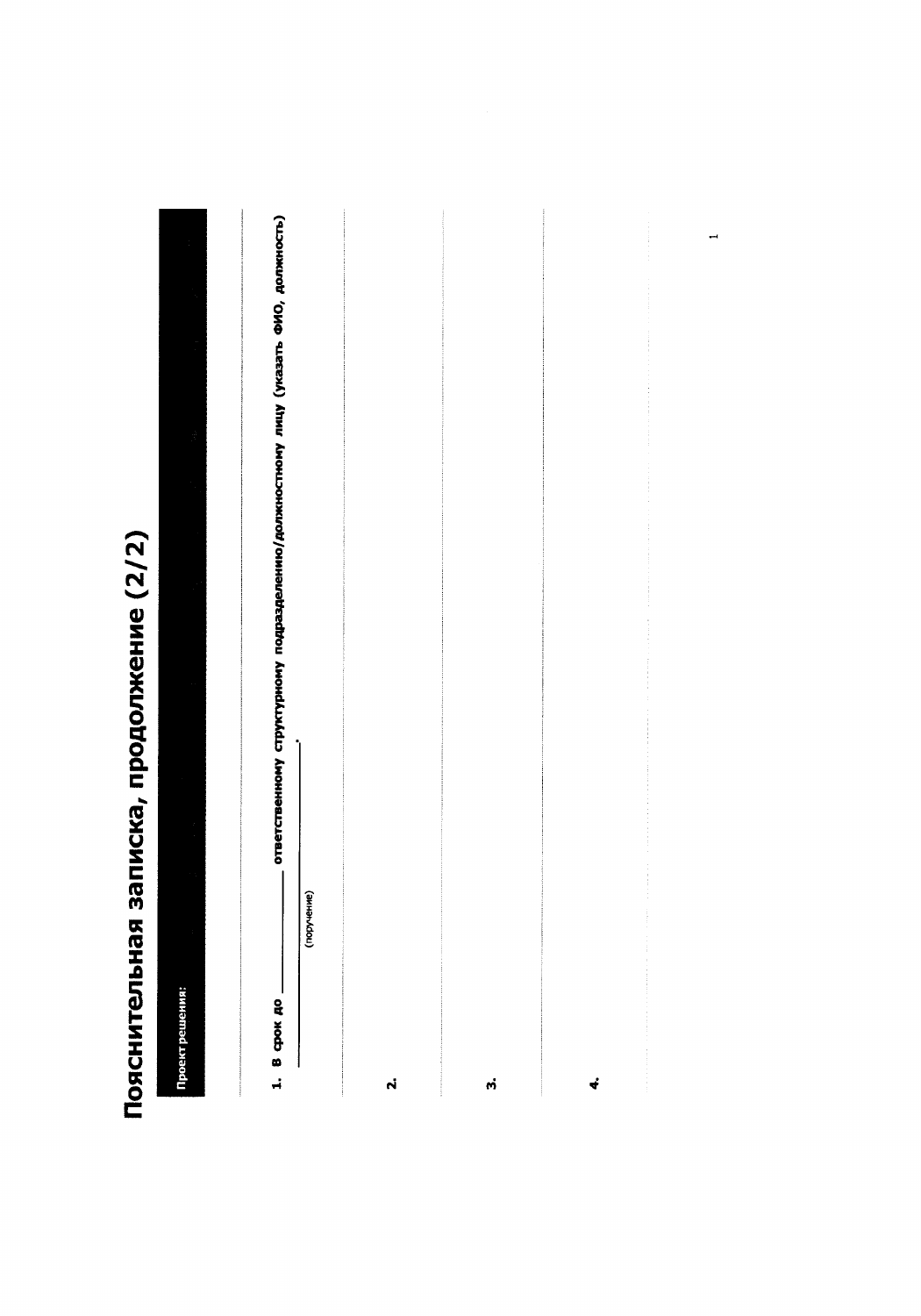Приложение № 2 к Регламенту работы Ректората РГСУ

### ПРОЕКТ РЕШЕНИЯ РЕКТОРАТА Российского государственного социального университета

1. Ответственному структурному подразделению:

1.1. Утвердить ...... (Приложение).

1.2. В срок до по разработать предложения по обеспечению 

Управлением совместно  $\mathbf{c}$  $1.3. B$ срок до  $\qquad \qquad$   $\qquad$   $\qquad$   $\qquad$   $\qquad$   $\qquad$   $\qquad$   $\qquad$   $\qquad$   $\qquad$   $\qquad$   $\qquad$   $\qquad$   $\qquad$   $\qquad$   $\qquad$   $\qquad$   $\qquad$   $\qquad$   $\qquad$   $\qquad$   $\qquad$   $\qquad$   $\qquad$   $\qquad$   $\qquad$   $\qquad$   $\qquad$   $\qquad$   $\qquad$   $\qquad$   $\qquad$   $\qquad$   $\qquad$   $\qquad$   $\qquad$ 2. Контроль за исполнением поручений Ректората возложить на